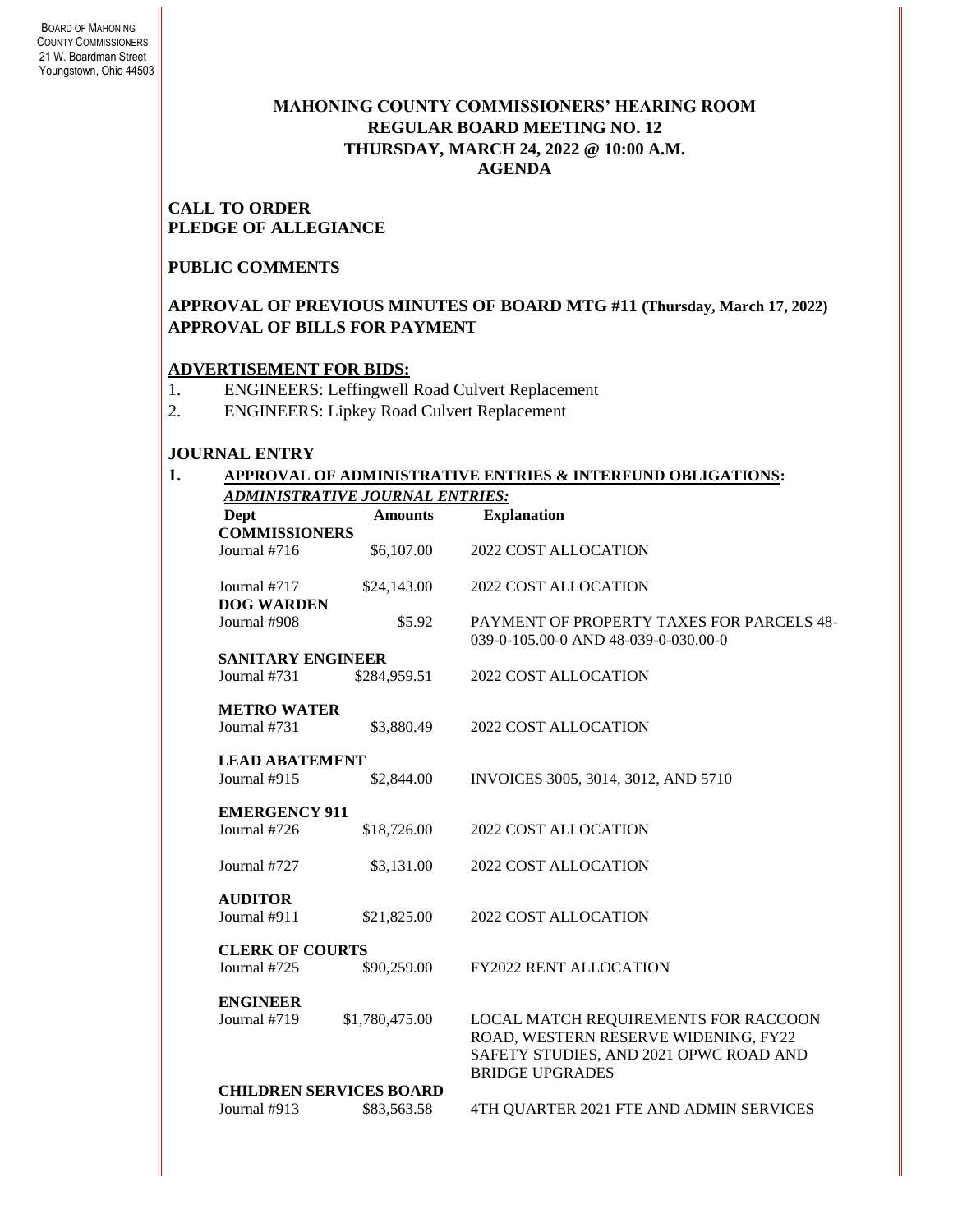# **2. AGREEMENTS:**

- a. JJC: Agreement with Biometric Management Information for fingerprint machine in the Detention Center in the amount of \$1,600.00. (general)
- b. RECYCLING: Agreement with District Board of Health to provide landfill inspection, enforcement and groundwater monitoring in the amount of \$249,068.00. (non-general)
- c. RECYCLING: Agreement with Flying High, Inc., to lease space at the Bev Road facility for the Greenhouse Program for three (3) years at no cost to the County.
- d. SANITARY: Agreement with BNR Inc., for maintenance, inspection, rebuild and repairs to Evoqua brand chlorine equipment at various locations in the estimated amount of \$5,000.00. (non-general)
- e. SANITARY: Modification No. 2 with CT Consultants, Inc., to provide professional engineering services for the Campbell WWTP Grit Replacement, Improvement No. 522 in the amount of \$31,300.00. (non-general)
- f. TREASURERS: Agreement with Nesco Resource, LLC for temporary employment services during tax season in the amount of \$23,520.00. (general)
- g. TREASURERS: Agreement with Invoice Cloud, Inc., for electronic bill payments at no cost to the county.

# **3. CHANGE ORDERS:**

a. COMMISSIONERS/OMB: Change Order No. 3 with B&B Contractors & Developers, Inc., for additional work needed for the MCBDD Office Renovations Project in the amount of \$5,065.91. (non-general)

# **4. ROAD CLOSINGS:**

a. ENGINEERS: Approval to close approximately thirty (30) roads from March 28, 2022 through November 1, 2022 for culvert replacements prior to the start of the 2022 OPWC and Locally Funded Paving Program.

# **RESOLUTIONS**

| 1. | <b>ADDITIONS:</b>                         |                |                                         |
|----|-------------------------------------------|----------------|-----------------------------------------|
|    | Dept                                      | <b>Amounts</b> | <b>Explanation</b>                      |
|    | <b>DOG WARDEN</b>                         |                |                                         |
|    | Journal #648                              | \$15,820.00    | BUDGET ADDITION TO ORG #1020040 DOG     |
|    |                                           |                | WARDEN INCREASE COUNTY COST ALLOCATION  |
|    | <b>SANITARY ENGINEER</b>                  |                |                                         |
|    | Journal #669                              | \$500,000.00   | BUDGET ADDITION TO PROJECT #06086 NORTH |
|    |                                           |                | TURNER ROAD PROJECT IMP 537 INCREASE    |
|    |                                           |                | ARCHITECT/ENGINEER SERVICES FOR         |
|    |                                           |                | PROFESSIONAL ENGINEERING SERVICES       |
|    | <b>CLERK OF COURTS</b>                    |                |                                         |
|    | Journal #689                              | \$90,259.00    | BUDGET ADDITION TO ORG #1310500         |
|    |                                           |                | CERTIFICATE OF TITLE INCREASE RENT      |
|    | <b>BOARD OF ELECTIONS</b>                 |                |                                         |
|    | Journal #892                              | \$252,000.00   | BUDGET ADDITION TO ORG #01910 GENERAL   |
|    |                                           |                | FUND BOARD OF ELECTIONS INCREASE DATA   |
|    |                                           |                | <b>EQUIPMENT</b>                        |
|    | Journal #893                              | \$143,687.00   | BUDGET ADDITION TO GRANT #29072 SOS     |
|    |                                           |                | PRIMARY ELECTIONS FUNDING 2022 INCREASE |
|    |                                           |                | <b>MATERIALS AND SUPPLIES</b>           |
|    | <b>MENTAL HEALTH &amp; RECOVERY BOARD</b> |                |                                         |
|    | Journal #851                              | \$39,417.00    | BUDGET ADDITION TO GRANT #28259 COUNTY  |
|    |                                           |                | JAIL DRUG REIMBURSEMENT FY19 INCREASE   |
|    |                                           |                | CONTRACTUAL AGREEMENTS                  |
|    |                                           |                |                                         |